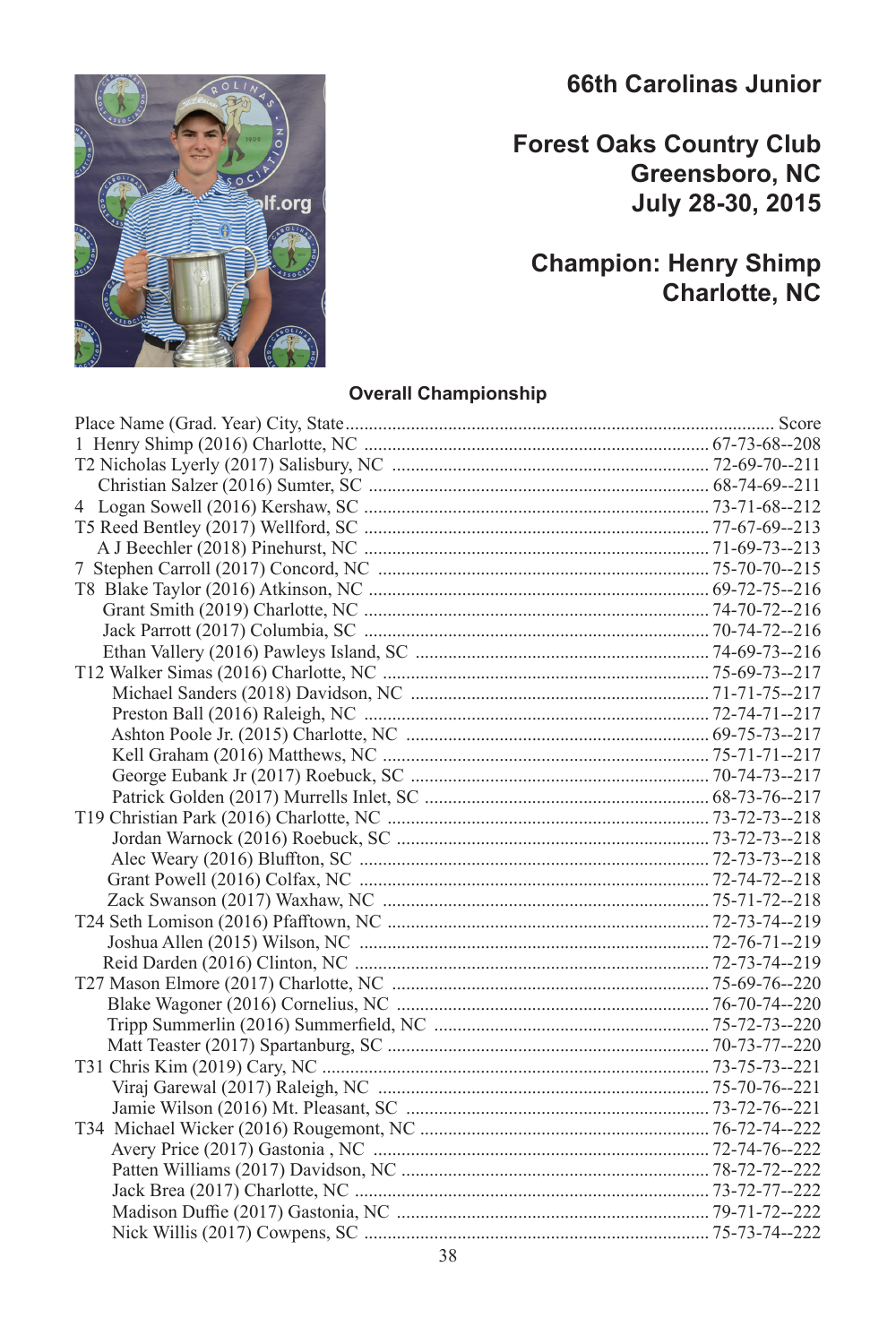| 61 |  |
|----|--|
| 62 |  |

### **Failed to Qualify for Final 18**

| <b>Falled to Quality for Final 16</b> |  |
|---------------------------------------|--|
|                                       |  |
|                                       |  |
|                                       |  |
|                                       |  |
|                                       |  |
|                                       |  |
|                                       |  |
|                                       |  |
|                                       |  |
|                                       |  |
|                                       |  |
|                                       |  |
|                                       |  |
|                                       |  |
|                                       |  |
|                                       |  |
|                                       |  |
|                                       |  |
|                                       |  |
|                                       |  |
|                                       |  |
|                                       |  |
|                                       |  |
|                                       |  |
|                                       |  |
|                                       |  |
|                                       |  |
|                                       |  |
|                                       |  |
|                                       |  |
|                                       |  |
|                                       |  |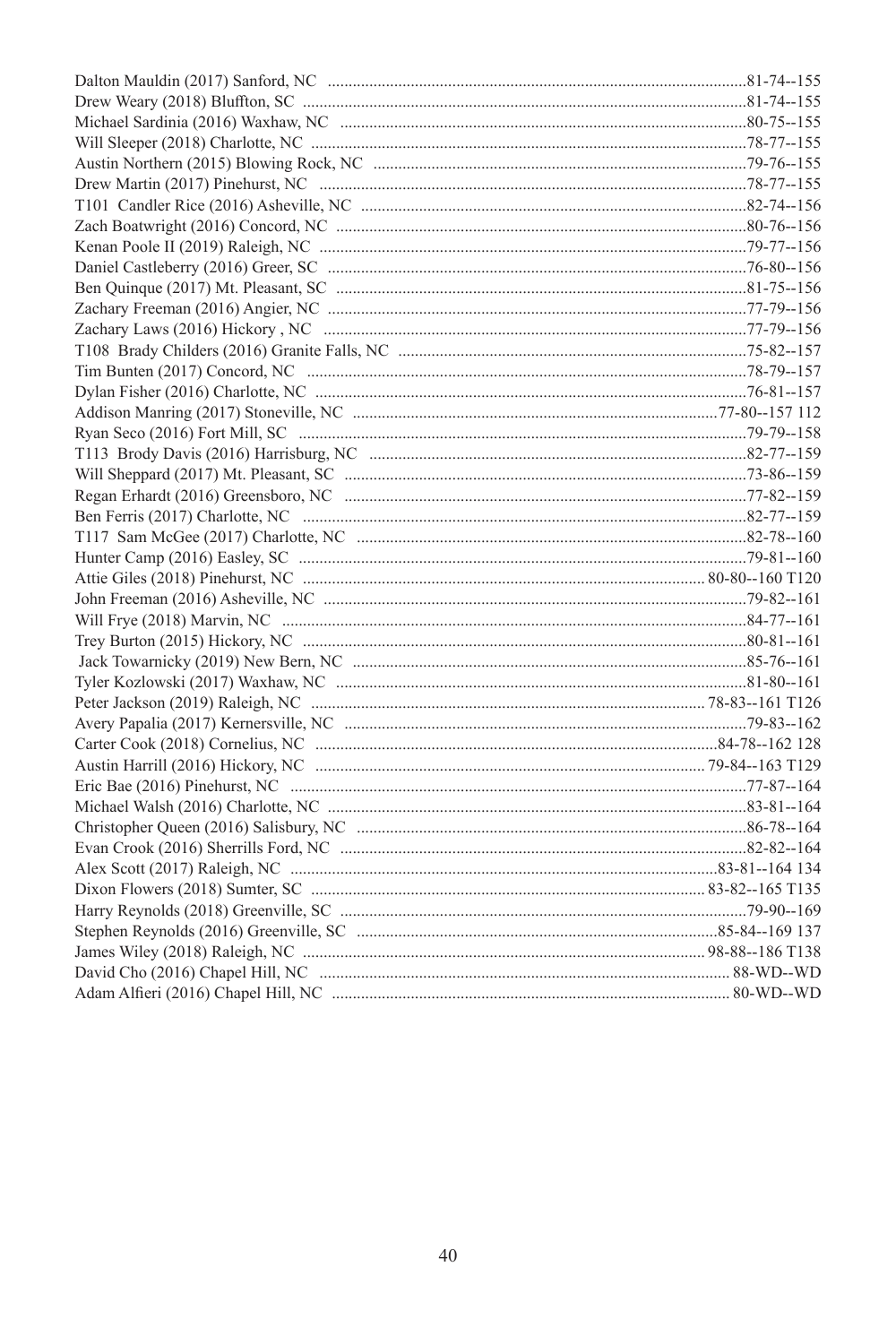| Date         | Winner                                                                     |                     |                 |
|--------------|----------------------------------------------------------------------------|---------------------|-----------------|
|              | FROM 1927-1948 CAROLINAS JUNIOR CONTESTED AT SEDGEFIELD CC & GREENSBORO CC |                     |                 |
| 1927         | Erwin Laxton, Charlotte, NC                                                |                     |                 |
| 1928         | Pete Webb, Shelby, NC                                                      |                     |                 |
| 1929         | Fred Webb, Shelby, NC                                                      |                     |                 |
| 1930         | Erwin Laxton, Charlotte, NC                                                |                     |                 |
| 1931         | Fred Webb, Shelby, NC                                                      |                     |                 |
| 1932         | Joe Brownlow, Winston-Salem, NC                                            |                     |                 |
| 1933         | Cliff Perry, Winston-Salem, NC                                             |                     |                 |
| 1934         | Bobby Dunkelburger, High Point, NC                                         |                     |                 |
| 1935         | Bill Hatcher, Charlotte, NC                                                |                     |                 |
| 1936         | Johnny Palmer, Badin, NC                                                   |                     |                 |
| 1937         | Grover Poole, Raleigh, NC                                                  |                     |                 |
| 1938         | Ed Schreiber, Charlotte, NC                                                |                     |                 |
| 1939         | Jimmy Rhea, Rock Hill, SC                                                  |                     |                 |
| 1940         | Weston Dixon, Columbia, SC                                                 |                     |                 |
| 1941         | Harvie Ward, Tarboro, NC                                                   |                     |                 |
| 1942         | Harvie Ward, Tarboro, NC                                                   |                     |                 |
| 1943         | Bob Isenhour, Sanford, NC                                                  |                     |                 |
| 1944         | Monty Hill, Greensboro, NC                                                 |                     |                 |
| 1945         | Aaron Rice, High Point, NC                                                 |                     |                 |
| 1946         | Tommy Bachman, Charlotte, NC                                               |                     |                 |
| 1947         | Henry Clark, Reidsville, NC                                                |                     |                 |
| 1948         | Dillard Traynham, Greenville, SC                                           |                     |                 |
|              |                                                                            |                     | <b>Site</b>     |
| Date<br>1949 | Winner, Runner-up, Medalist<br>William Parker, Charlotte, NC               | <b>Score</b><br>148 | Charlotte CC    |
|              | Dick Mattox, Salisbury, NC                                                 | 153                 | Charlotte, NC   |
|              |                                                                            |                     |                 |
| 1950         | No championship                                                            |                     |                 |
| 1951         | Lester Ward, Badin, NC                                                     | 2 up                | Charlotte CC    |
|              | d. Billy Ford, Charleston, SC                                              |                     | Charlotte, NC   |
| 1952         | Eric Jonas, Charlotte, NC                                                  | 5 & 4               | Myers Park CC   |
|              | d. Buzzy Basinger, Charlotte, NC                                           |                     | Charlotte, NC   |
|              | 73*-Calvin Mitchell, Charlotte, NC                                         |                     |                 |
| 1953         | George Warren III, Hampton, SC                                             | 2 & 1               | Charlotte CC    |
|              | d. Bobby Sisk, Charlotte, NC                                               |                     | Charlotte, NC   |
|              | 69-Sisk                                                                    |                     |                 |
| 1954         | Bobby McCarty, Camden, SC                                                  | 3 & 2               | Myers Park CC   |
|              | d. Burnham Uhler, Spartanburg, SC                                          |                     | Charlotte, NC   |
|              | 69-Verner Stanley, Charlotte, NC                                           |                     |                 |
| 1955         | Larry Beck, Kinston, NC                                                    | 2 & 1               | Charlotte CC    |
|              | d. Nicky Loughlin, Charlotte, NC                                           |                     | Charlotte, NC   |
|              | 69-Verner Stanley, Charlotte, NC                                           |                     |                 |
| 1956         | Larry Beck, Kinston, NC                                                    | 2 up                | Myers Park CC   |
|              | d. Bob Harrison, Fayetteville, NC                                          |                     | Charlotte, NC   |
|              | 72-Bobby Baker, Florence, SC                                               |                     |                 |
| 1957         | Larry Beck, Kinston, NC                                                    | 4 & 2               | Charlotte CC    |
|              | d. Billy Womack, Florence, SC                                              |                     | Charlotte, NC   |
|              | 75-Womack                                                                  |                     |                 |
| 1958         | Don Hedrick, Lexington, NC                                                 | 5 & 3               | CC of Salisbury |
|              | d. Buddy Baker, Florence, SC                                               |                     | Salisbury, NC   |
|              | 72-Baker                                                                   |                     |                 |
| 1959         | Buddy Baker, Florence, SC                                                  | 5 & 4               | CC of Salisbury |
|              | d. Bill Moser, Salisbury, NC                                               |                     | Salisbury, NC   |
|              | 71-Tommy Haraway, Greensboro, NC                                           |                     |                 |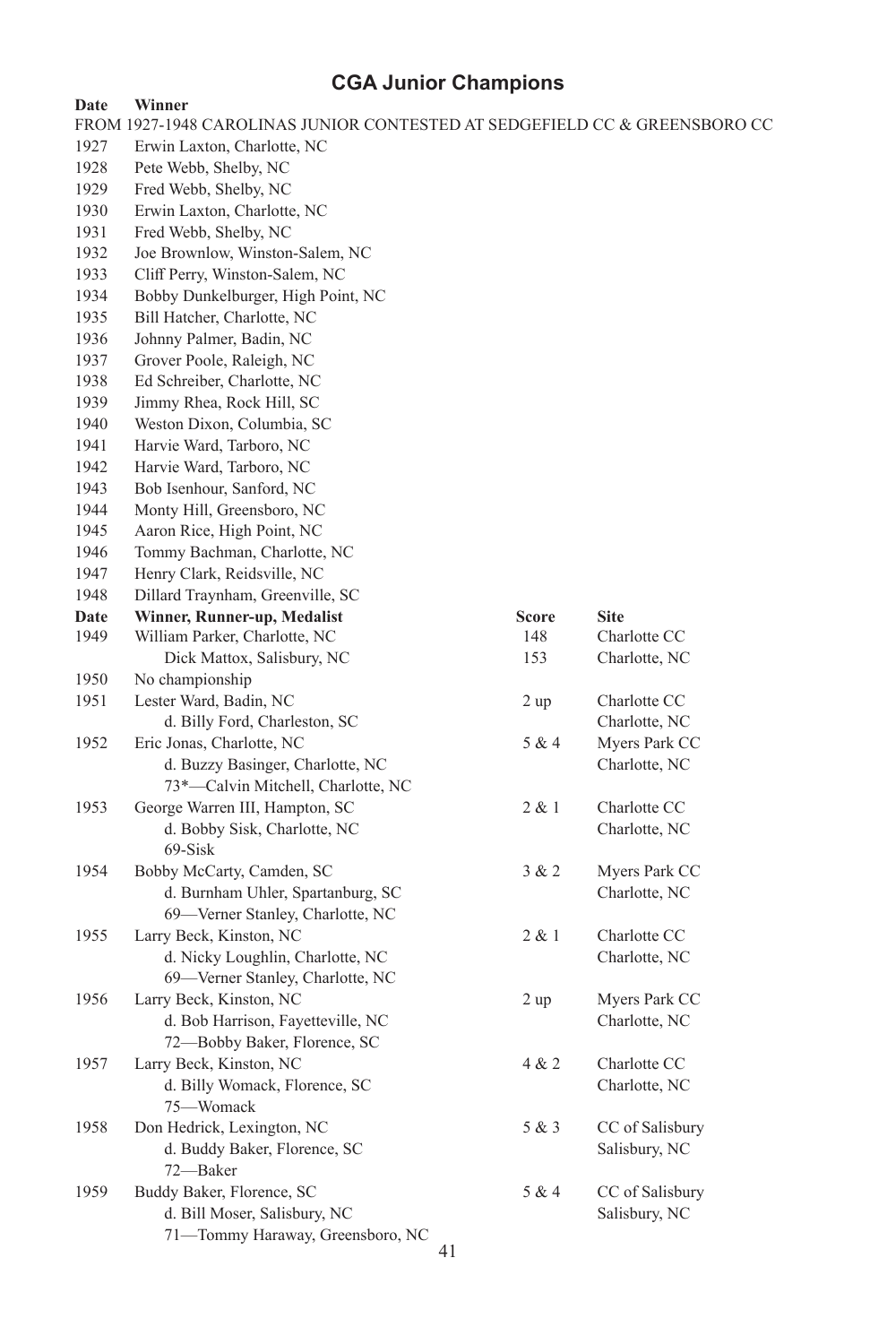| Date | Winner, Runner-up                                                                                     | Score         | <b>Site</b>                             |
|------|-------------------------------------------------------------------------------------------------------|---------------|-----------------------------------------|
| 1960 | Bobby Thomas, Greenville, NC<br>d. Steve Kallman, Henderson, NC<br>72*-Ray Floyd, Fayetteville, NC    | 2 & 1         | <b>UNC Finley GC</b><br>Chapel Hill, NC |
| 1961 | Jay Langston, Rock Hill, SC<br>d. Larry Seward, Union, SC<br>73*-Jim Gerring, Union, SC               | 5 & 4         | <b>UNC Finley GC</b><br>Chapel Hill, NC |
| 1962 | Leonard Thompson, Laurinburg, NC<br>d. Jim Gerring, Union, SC<br>72-Bobby Foster, Columbia, SC        | 4 & 3         | Forest Lake Club<br>Columbia, SC        |
| 1963 | Jack Lewis Jr., Florence, SC<br>d. David Owen, Fayetteville, NC<br>70-Owen                            | 3 & 2         | <b>UNC Finley GC</b><br>Chapel Hill, NC |
| 1964 | Jack Lewis Jr., Florence, SC<br>d. William Koon, Asheville, NC<br>68-Leonard Thompson, Laurinburg, NC | 5 & 3         | Mimosa Hills G&CC<br>Morganton, NC      |
| 1965 | Jack Lewis Jr., Florence, SC<br>d. Sonny Phillips, Florence, SC<br>69-Joe Inman Jr., Greensboro, NC   | 2 up          | CC of Orangeburg<br>Orangeburg, SC      |
| 1966 | Mike Kallam, Winston-Salem, NC<br>d. John Ingold, Greensboro, NC<br>71-Randy Hoft, Chapel Hill, NC    | 7 & 6         | Duke University GC<br>Durham, NC        |
| 1967 | Billy Wilkins, Chapel Hill, NC<br>d. John Herbert, Spartanburg, SC<br>65-Tommy Jordan, Charlotte, NC  | 4 & 3         | Lan-Yair CC<br>Spartanburg, SC          |
| 1968 | Mike Crowley, Spartanburg, SC<br>d. John Vanderbloemen, Lenoir, NC<br>72-Bobby Barrett, Pinehurst, NC | 5 & 4         | CC of Salisbury<br>Salisbury, NC        |
| 1969 | David Thore, Reidsville, NC<br>d. Toby Stroefer, Durham, NC<br>69*-Wylie Ramsey, Marion, NC           | 4 & 3         | Florence CC<br>Florence, SC             |
| 1970 | David Thore, Reidsville, NC<br>d. Jim Adams, Fayetteville, NC<br>70-Mike Falconer, Chapel Hill, NC    | 20 holes      | <b>UNC Finley GC</b><br>Chapel Hill, NC |
| 1971 | Kenneth Dye Jr., Fayetteville, NC<br>d. Bill Chapman, Charlotte, NC<br>$72 - Dye$                     | 2 up          | Greenville CC<br>Greenville, SC         |
| 1972 | Chip Beck, Fayetteville, NC<br>d. Lee Keesler, Charlotte, NC<br>72-Beck                               | 4 & 2         | CC of Salisbury<br>Salisbury, NC        |
| 1973 | Chip Beck, Fayetteville, NC<br>d. Johnny Elam, Charlotte, NC<br>70-Art Hightower, Charleston, SC      | 1 up          | Florence CC<br>Florence, SC             |
| 1974 | Tom Reynolds, Raleigh, NC<br>d. Mike Goodes, Reidsville, NC<br>72-Bert Atkinson, Florence, SC         | 3 & 2         | Duke University GC<br>Durham, NC        |
| 1975 | Jim McNair Jr., Aiken, SC<br>d. Matt Peebles, Greensboro, NC<br>73-Butch Wise, Cherryville, NC        | 3 & 1         | CC of Salisbury<br>Salisbury, NC        |
| 1976 | Bob Aydelette, Greensboro, NC<br>Paul Williamson, Aiken, SC                                           | 217<br>218    | Midland Valley CC<br>Aiken, SC          |
| 1977 | Tom Knox, Greensboro, NC<br>Bill Plyler, Monroe, NC                                                   | $217*$<br>217 | Catawba CC<br>Hickory, NC               |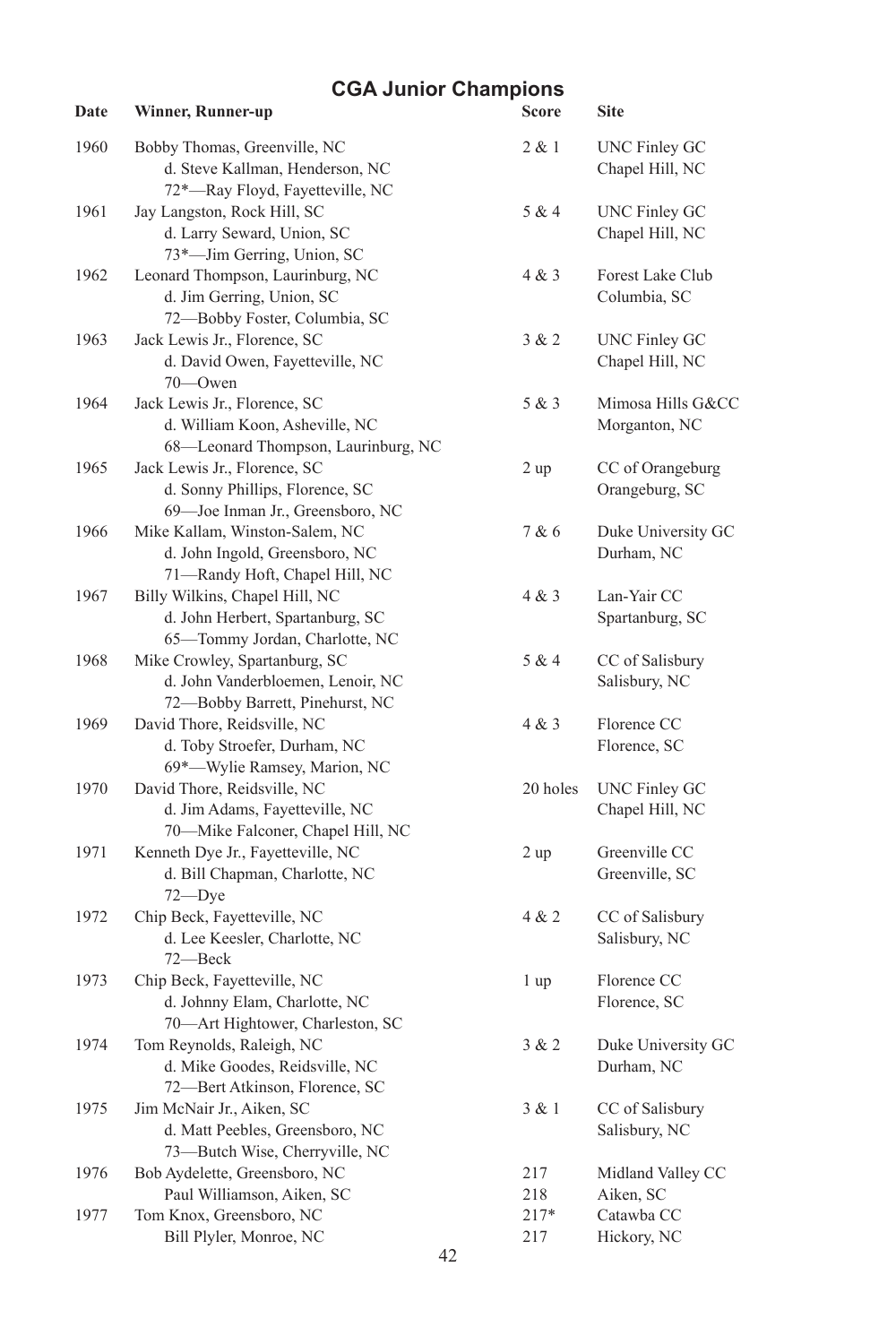| Date | <b>Winner, Runner-up</b>           | <b>Score</b> | <b>Site</b>                  |
|------|------------------------------------|--------------|------------------------------|
| 1978 | Troy Haynes, Raleigh, NC           | 212          | Rolling Hills CC             |
|      | Dick Stimart, Charlotte, NC        | 213          | Monroe, NC                   |
| 1979 | Dillard Pruitt, Greenville, SC     | 218          | Santee Cooper CC             |
|      | Ted DeWitt, Siler City, NC         | 222          | Santee, SC                   |
| 1980 | Dennis Hart, Charlotte, NC         | 222          | Rolling Hills CC             |
|      | Kelley Phillips, Advance, NC       | 223          | Monroe, NC                   |
| 1981 | Dink Wannamaker, Georgetown, SC    | 211          | Florence CC                  |
|      | Art Roberson, Zebulon, NC          | 214          | Florence, SC                 |
| 1982 | Francis Ciucevich, Charlotte, NC   | 216          | Rolling Hills CC             |
|      | Mike Taylor, Gastonia, NC          | 221          | Monroe, NC                   |
| 1983 | Mike Thigpen, Bishopville, SC      | 208          | Greensboro CC                |
|      | Uly Grisette, Advance, NC          | 213          | Greensboro, NC               |
| 1984 | Mitchell Perry, Spring Lake, NC    | 213          | Cobb's Glen CC               |
|      | Chris McKoy, Columbia, SC          | 214          | Anderson, SC                 |
| 1985 | Randy Adams, Rock Hill, SC         | 214          | Rolling Hills CC             |
|      | Charles Rymer, Fort Mill, SC       | 217          | Monroe, NC                   |
| 1986 | Brian Craig, Gastonia, NC          | 218          | Lake Marion GC               |
|      | Todd Gleaton, Hope Mills, NC       | 219          | Santee, SC                   |
| 1987 | Jason Widener, Greensboro, NC      | 208          | Greensboro CC Farm Course    |
|      | Chris Cooper, Winston-Salem, NC    | 220          | Greensboro, NC               |
| 1988 | Jason Widener, Greensboro, NC      | 140#         | Rolling Hills CC             |
|      | Jamie Waters, Burton, SC           | 146          | Monroe, NC                   |
| 1989 | Mike Byce, Spartanburg, SC         | 212          | Florence CC                  |
|      | David Jackson, N. Myrtle Beach, SC | 214          | Florence, SC                 |
| 1990 | Alex Hooper, Reidsville, NC        | 220          | Sedgefield CC                |
|      | Robert Dean, Raleigh, NC           | 221          | Greensboro, NC               |
| 1991 | Tommy Biershenk, Inman, SC         | 216          | Keith Hills CC               |
|      | Matt Spencer, Gastonia, NC         | 223          | Buies Creek, NC              |
| 1992 | Scott Newton, High Point, NC       | $222*$       | Carmel CC                    |
|      | Mark Gauley, Greensboro, NC        | 222          | Charlotte, NC                |
| 1993 | Frankie Hamer, Moncks Corner, SC   | 215          | CC of Charleston             |
|      | Nick Eatmon, Kinston, NC           | 217          | Charleston, SC               |
|      | David Mandulak, Raleigh, NC        | 217          |                              |
| 1994 | Rob Simmons, Walterboro, SC        | 212          | Carolina CC                  |
|      | Kyle Thompson, Easley, SC          | 213          | Spartanburg, SC              |
| 1995 | Jonathan Byrd, Columbia, SC        | 212          | High Point CC-Willow Creek   |
|      | Jamie Thomas, Jefferson, SC        | 213          | High Point, NC               |
| 1996 | Kyle Thompson, Easley, SC          | 216          | Woodside Plantation-Wisteria |
|      | Eric Ledford, Jackson, SC          | 219          | Aiken, SC                    |
|      | Dale Ketola, Greenwood, SC         | 219          |                              |
| 1997 | Edward Moseley, Spartanburg, SC    | $212*$       | Pinehurst Plantation GC      |
|      | Scott Feaster, Columbia, SC        | 212          | Pinehurst, NC                |
| 1998 | Brent DelaHoussaye, Greer, SC      | 217          | Santee Cooper Resort         |
|      | Philip Hackley, Raleigh, NC        | 218          | Santee, SC                   |
|      | Harrison Pinnix, Severn NC         | 218          |                              |
|      | Michael Sims, Campobello, SC       | 218          |                              |
| 1999 | Bill Haas, Greer, SC               | 204          | Birkdale GC                  |
|      | Clark Truluck, Pawleys Island, SC  | 209          | Huntersville, NC             |
| 2000 | Brian Duncan, Greenville, SC       | 204          | Green Valley CC              |
|      | Ward Marslender, Raleigh, NC       | 207          | Greenville, SC               |
| 2001 | Weston Way, Liberty, NC            | 208          | Greensboro CC (Irving Park)  |
|      | Kevin Kisner, Aiken, SC            | 209          | Greensboro, NC               |